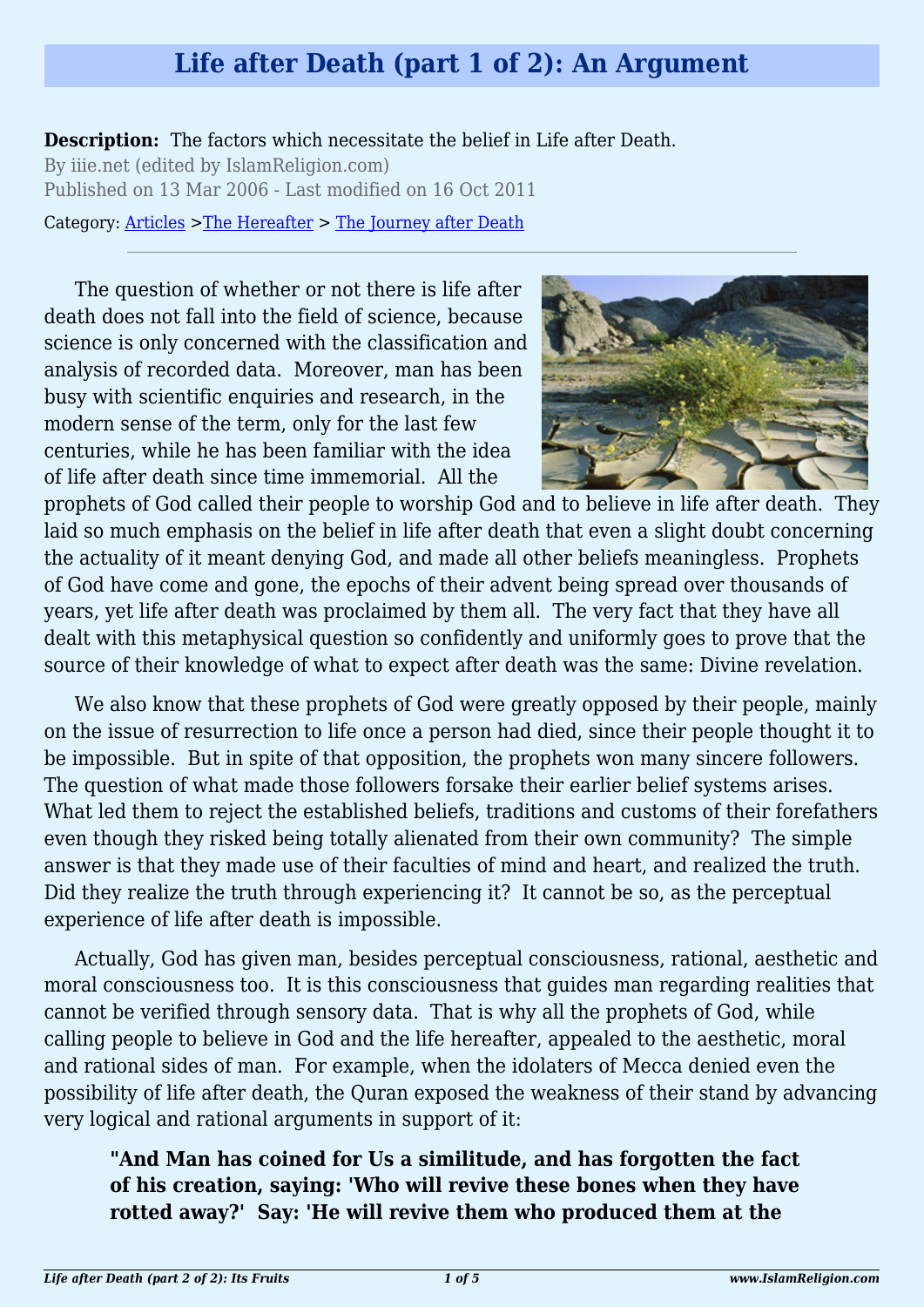## **first, for He is the Knower of every creation, Who has appointed for you fire from the green tree, and behold! You kindle from it. Is it not He who created the heavens and the earth, able to create the like of them? Yes, and He is indeed the Supreme Creator, the All-Knowing." (Quran 36:78-81)**

At another occasion, the Quran very clearly says that the disbelievers have no sound basis for their denial of life after death. It is based on pure conjecture:

## **"They say, 'There is nothing but our present life; we die, and we live, and nothing but time destroys us.' Of that they have no knowledge; they merely conjecture. And when Our revelations are recited to them, their only argument is that they say, 'Bring us our father, if you speak truly.'" (Quran 45:24-25)**

Surely God will raise all the dead, but not at our whim or for our idle inspection in the mundane world; God has His own plan of things. A day will come when the whole universe will be destroyed, and then again will the dead be resurrected to stand before God. That day will be the beginning of the life that will never end, and that Day, every person will be rewarded by God according to his good and evil deeds.

The explanation that the Quran gives about the necessity of life after death is what the moral consciousness of man demands it. Actually, if there is no life after death, the very belief in God becomes irrelevant, or, even if one believes in God, that would be an unjust and indifferent God. He would have been a God who once created man, only to be unconcerned with his fate thereafter. Surely, God is just. He will punish the tyrants whose crimes are beyond count: having killed hundreds of innocent persons, created great corruption in the society, enslaved numerous persons to serve their whims, and so forth. Man, having a very short span of life in this world, and this physical world also not being eternal, the punishments or rewards equal to the evil or noble deeds of persons are not possible here. The Quran very emphatically states that the Day of Judgment must come and God will decide about the fate of each soul according to his or her record of deeds:

**"Those who disbelieve say: The Hour will never come unto us. Say: Nay, by my Lord, but it is coming unto you surely. (He is) the Knower of the Unseen. Not an atom's weight, or less than that or greater, escapes Him in the heavens or in the earth, but it is in a clear Record. That He may reward those who believe and do good works. For them is pardon and a rich provision. But those who strive against our revelations, challenging (Us), theirs will be a painful doom of wrath." (Quran 34:3-5)**

The Day of Resurrection will be the Day when God's attributes of Justice and Mercy will be in full manifestation. God will shower His mercy on those who suffered for His sake in their worldly life, believing that an eternal bliss was awaiting them. But those who abused the bounties of God, caring nothing for the life to come, will be in the most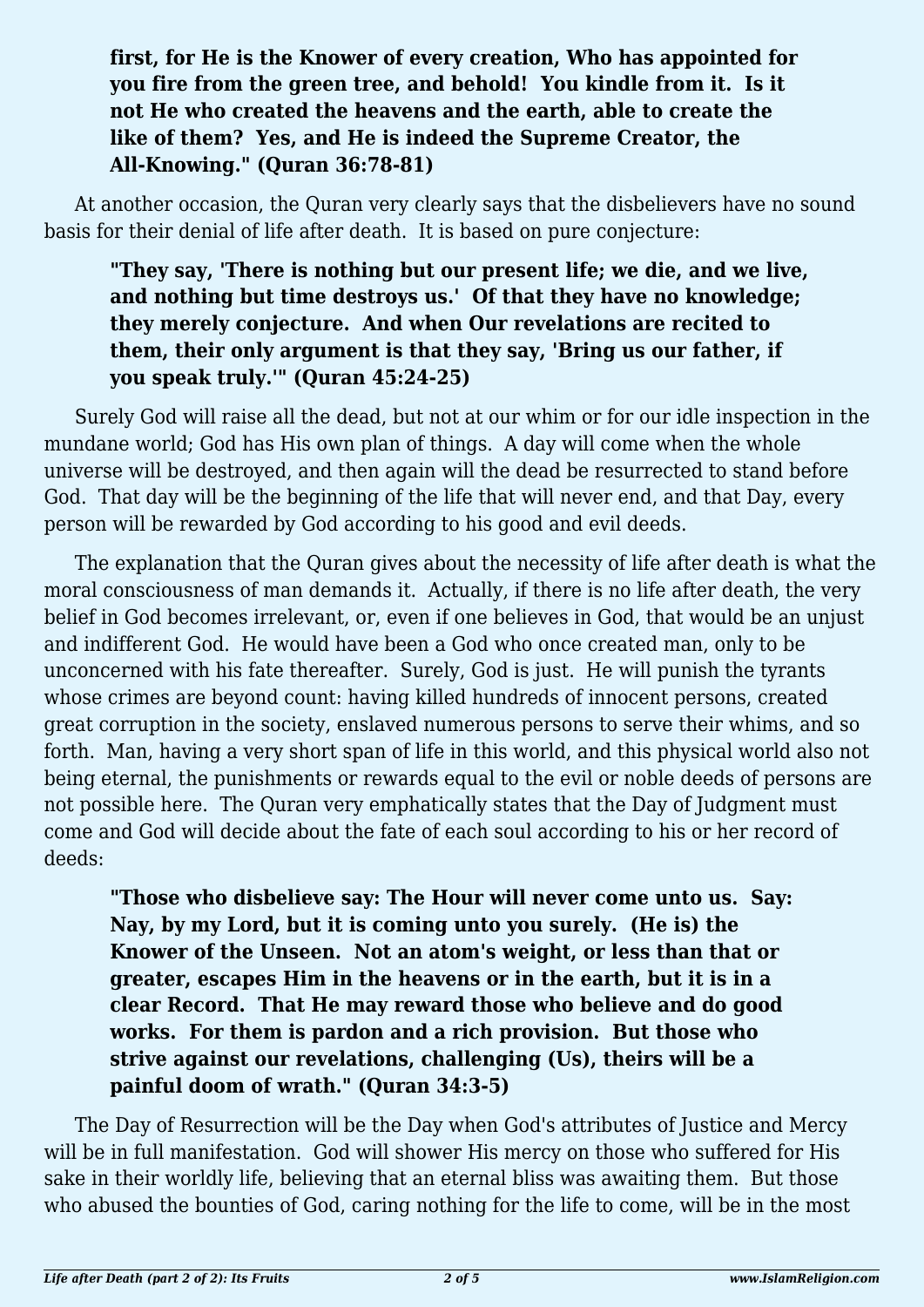miserable state. Drawing a comparison between them the Quran says:

**"Is he, then, to whom we have promised a goodly promise the fulfillment of which he will meet, like the one whom We have provided with the good things of this life, and then on the Day of Resurrection he will be of those who will be brought arraigned before God?" (Quran 28:61)**

## **Life after Death (part 2 of 2): Its Fruits**

**Description:** Some of the benefits in the belief of a Hereafter, as well as a conclusion of the various reasons to believe in its Existence.

By iiie.net (edited by IslamReligion.com) Published on 13 Mar 2006 - Last modified on 19 Feb 2008

Category: [Articles](http://www.islamreligion.com/articles/) >[The Hereafter](http://www.islamreligion.com/category/59/) > [The Journey after Death](http://www.islamreligion.com/category/62/)

The Quran also states that this worldly life is a preparation for the eternal life after death. But those who deny it become slaves of their passions and desires, and make fun of virtuous and God-conscious persons. Such people realize their folly only at the time of their death and wish in vain to be given a further chance in the world. Their miserable state at the time of death, the horror of the Day of Judgment, and the eternal bliss guaranteed to the sincere believers are very beautifully mentioned in the following verses of the Quran.

**"Until, when death comes unto one of them, he says, 'My Lord, send me back, that I may do right in that which I have left behind!' But nay! It is but a word that he speaks; and behind them is a barrier until the day when they are raised. And when the Trumpet is blown there will be no kinship among them that day, nor will they ask of another. Then those whose scales are heavy, they are successful. And those whose scales are light are those who lose their souls, in hell abiding, the fire burns their faces and they are glum therein." (Quran 23:99-104)**

The belief in life after death not only guarantees success in the Hereafter, but also makes this world full of peace and happiness. This is through making individuals exceedingly responsible and dutiful in their activities due to their awe of God: the fear of His punishment and hope for His reward.

Think of the people of Arabia. Gambling, drinking, tribal feuds, plundering and murdering were the main traits of their society when they had no belief in a life hereafter. But as soon as they accepted the belief in One God and life after death, they became the most disciplined nation of the world. They gave up their vices, helped each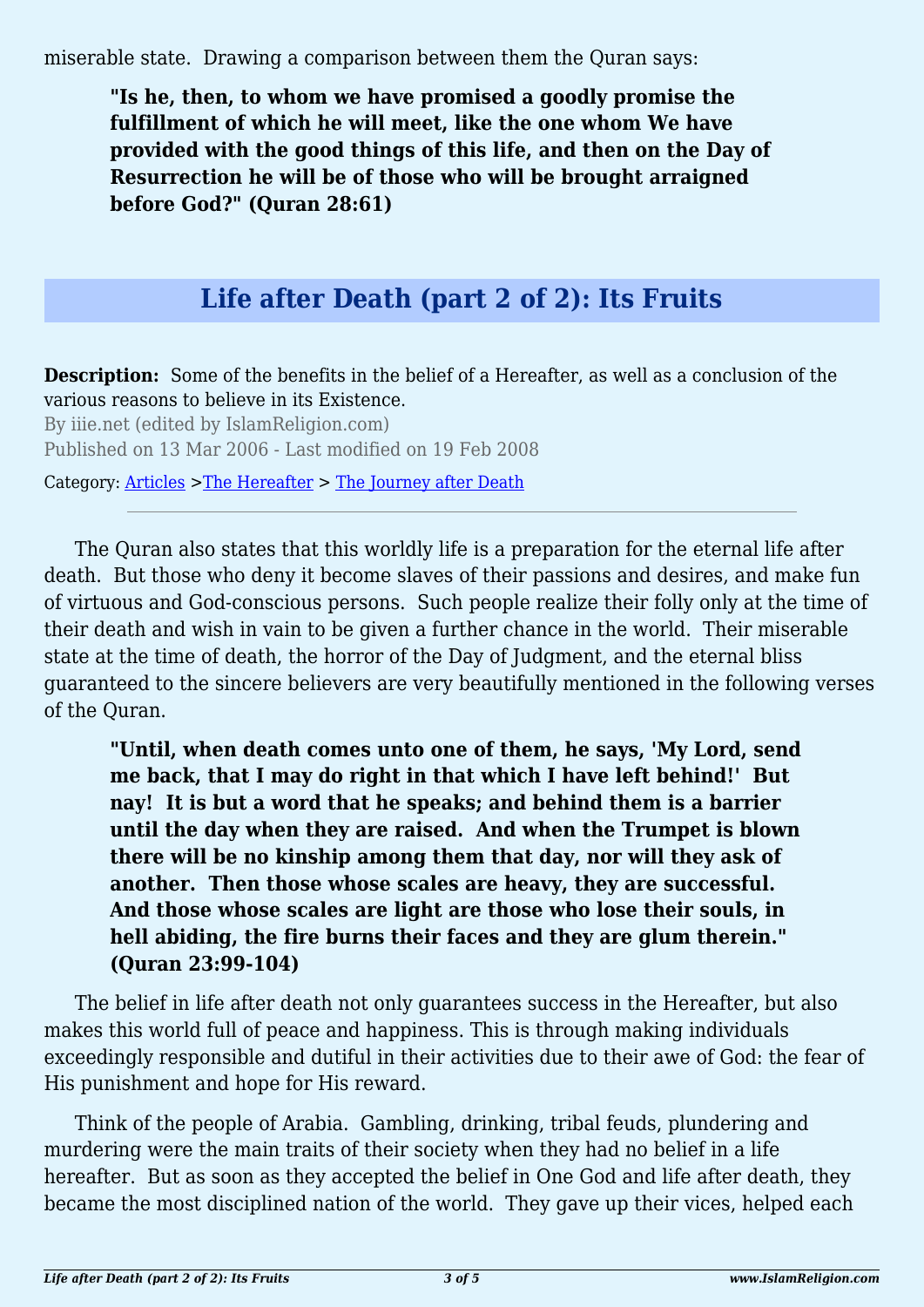other in hours of need, and settled all their disputes on the basis of justice and equality. Similarly, the denial of life after death has its consequences not only in the Hereafter, but also in this world. When a nation as a whole denies it, all kinds of evil and corruption become rampant in that society and ultimately it is destroyed. The Quran mentions the terrible end of the 'Aad, Thamud and the Pharaoh in some detail:

**"(The tribes of) Thamud and 'Aad disbelieved in the judgment to come. As for Thamud, they were destroyed by the lightning, and as for 'Aad, they were destroyed by a fierce roaring wind, which he imposed on them for seven long nights and eight long days, so that you might see the people laid prostrate in it as if they were the stumps of fallen down palm trees.**

**"Now do you see remnant of them? Pharaoh likewise and those before him and the subverted cities. They committed errors and those before him, and they rebelled against the Messenger of their Lord, and He seized them with a surpassing grip. Lo, when the waters rose, We bore you in the running ship that We might make it a reminder for you and for heeding ears to hold.**

**"So when the Trumpet is blown with a single blast and the earth and the mountains are lifted up and crushed with a single blow, then on that day, the Terror shall come to pass, and the heaven shall be split, for upon that day it shall be very frail.**

**"Then as for him who is given his book in his right hand, he shall say 'Here, take and read my book! Certainly I thought that I should encounter my reckoning.' So he shall be in a pleasing life in a lofty garden, its clusters nigh to gather. Eat and drink with wholesome appetite for what you did long ago, in the days gone by.**

**"But as for him who is given his book in his left hand, he shall say: 'Would that I had not been given my book and known my reckoning! Would it had been the end! My wealth has not availed me, my authority is gone from me.'" (Quran 69:4-29)**

Thus, there are very convincing reasons to believe in life after death.

**First,** all the prophets of God have called their people to believe in it.

**Secondly,** whenever a human society is built on the basis of this belief, it has been the most ideal and peaceful society, free of social and moral evils.

**Thirdly,** history bears witness that whenever this belief is rejected collectively by a group of people in spite of the repeated warning of their Prophet, the group as a whole has been punished by God, even in this world.

**Fourthly,** moral, aesthetic and rational facilities of man endorse the possibility of life after death.